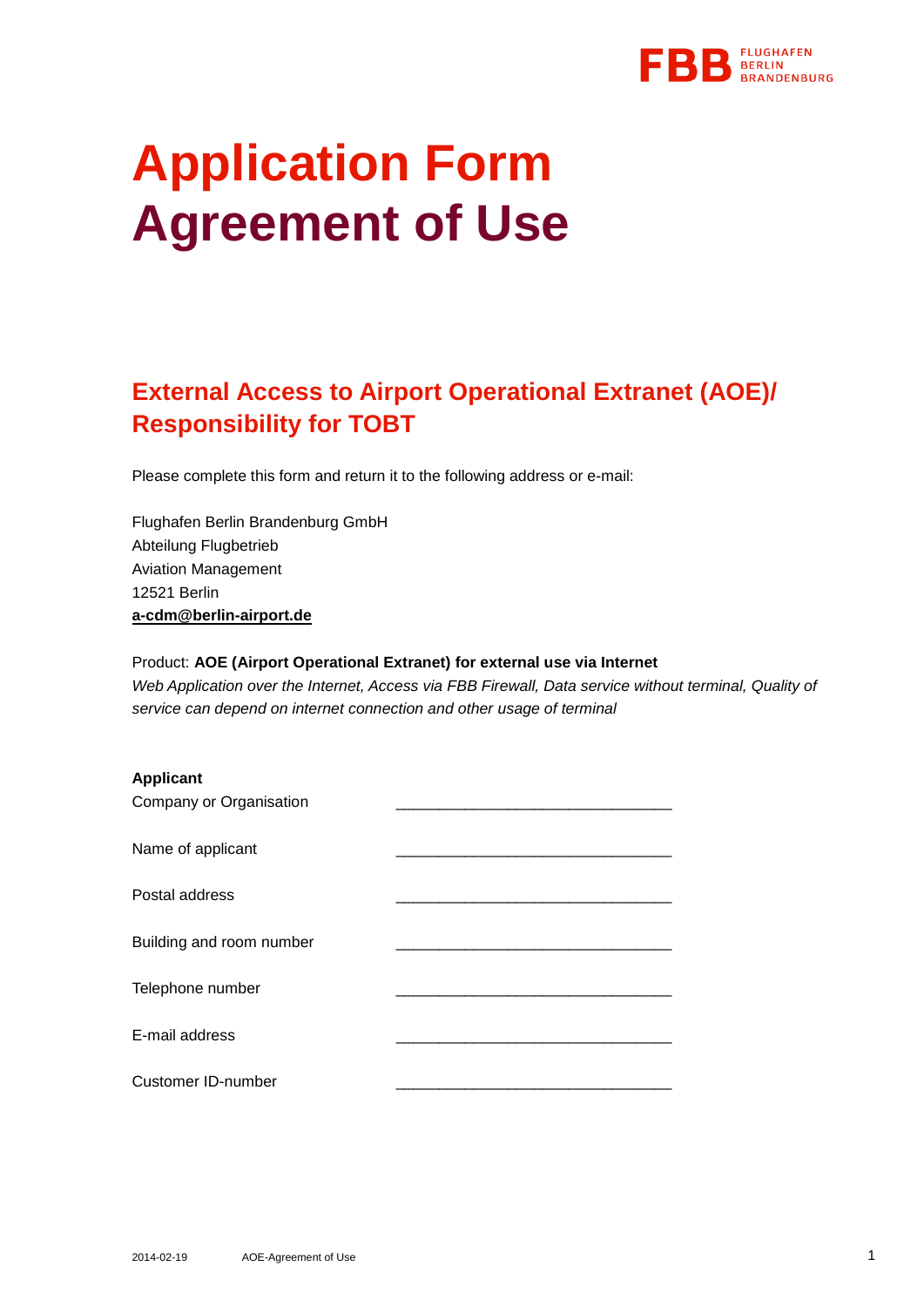

| $\Box$ 1. Person responsible for TOBT (read and write) |  |
|--------------------------------------------------------|--|
| Company or Organisation                                |  |
| Name of User or position                               |  |
| Postal address                                         |  |
| Building and room number                               |  |
| Telephone number                                       |  |
| E-mail address                                         |  |

**2. AOE User (read only access. In case of several users, please append the required details for each user and attach to this agreement)**

| Company or Organisation                                            |                                                                                                                       |
|--------------------------------------------------------------------|-----------------------------------------------------------------------------------------------------------------------|
| Name of User or position                                           |                                                                                                                       |
| Postal address                                                     | <u> 1980 - Johann Barbara, martin da basar da basar da basar da basar da basar da basar da basar da basar da basa</u> |
| Building and room number                                           |                                                                                                                       |
| Telephone number                                                   |                                                                                                                       |
| E-mail address                                                     |                                                                                                                       |
| Name of Applicant in block letters                                 | Name of person responsible for TOBT<br>(if not same person as Applicant)                                              |
| Place, date and Applicant's signature                              | Place, date and signature of person responsible for TOBT                                                              |
| <b>Approval by A-CDM Local Manager</b>                             | Approval by Head of Aviation Flugbetrieb (OAF)                                                                        |
| Date, Signature of A-CDM Local Manager Date, Signature Head of OAF |                                                                                                                       |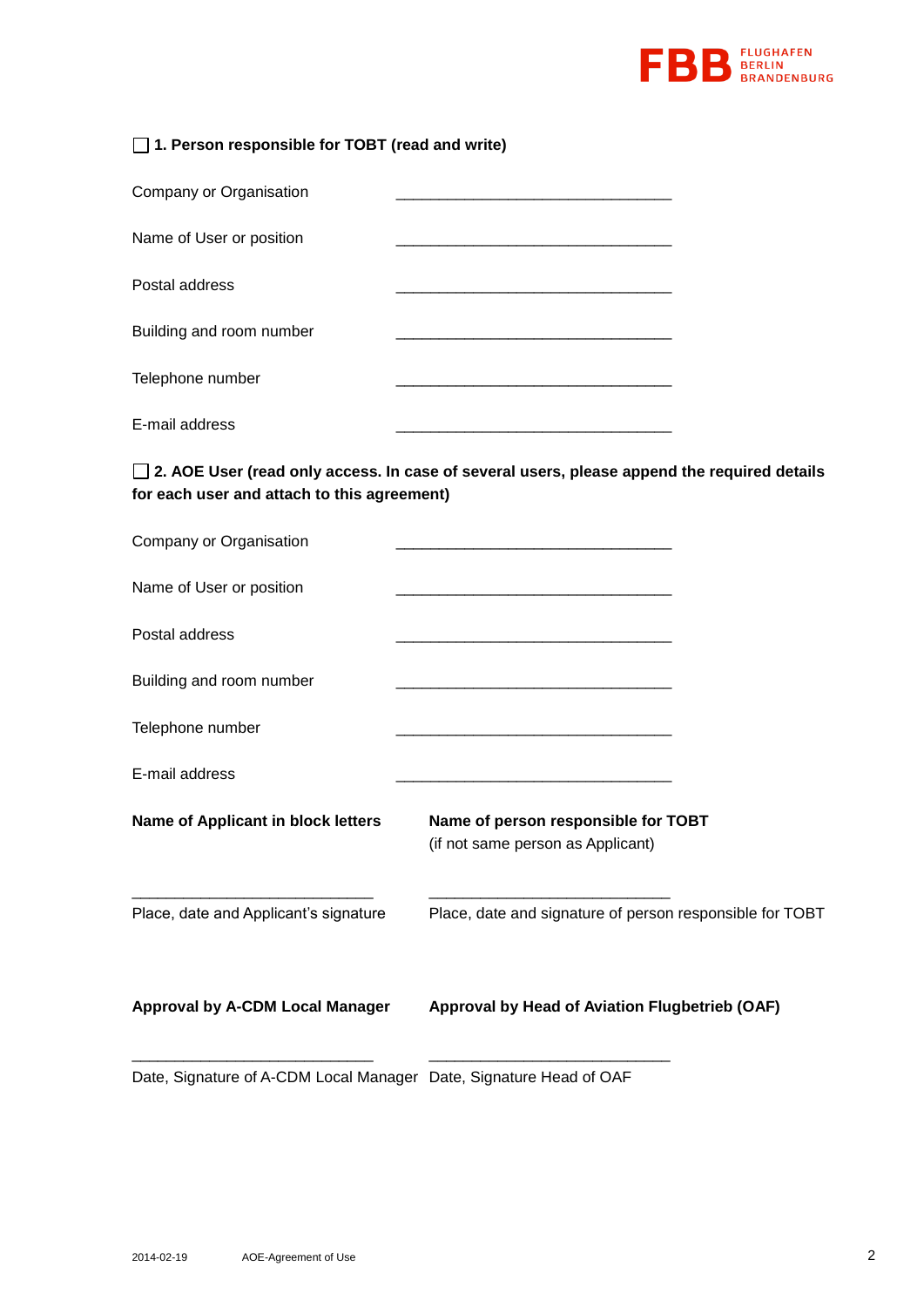

### **1. OBJECT OF AGREEMENT**

Flughafen Berlin Brandenburg GmbH, hereinafter called "FBB", allows the use of the External AOE within the scope of the A-CDM Procedure and the data made available by said tool for the duration of the agreement.

The installation of the external AOE on the customer's respective computers is the responsibility of the applicant self. FBB will provide assistance with the installation and general product support but inoffice support will not be provided.

The use of the product is furthermore bound by the following conditions of this agreement.

### **2. FORMATION OF CONTRACT**

The agreement of use comes into being when the customer sends a signed copy of this agreement to FBB. After receipt of the application FBB will take the necessary steps to make the product available. The named user will be sent an E-mail with the instructions necessary to install the application.

### **3. AVAILABILITY AND QUALITY OF SERVICE**

FBB IuK assures the highest possible availability of the system connected to the AOE external tool within the bounds of the existing technical and operational facilities. However, no guarantee can be made that the system will be available at a certain time, for a certain period or without restrictions. In particular FBB does not guarantee any data connections or data content for which it is not responsible. FBB cannot guarantee the function and performance of the tool since this is significantly influenced by the applicant's own equipment, network connections and system configurations.

Product support will generally be provided by IuK Support Hotline from Monday to Friday from 07:00 until 16:00 hrs. Telephone: +49 30 6091 1717 or via email Callannahme@berlin-airport.de.

## **4. LIABILITY/ACCESS AUTHORISATION/DISSEMINATION OF DATA**

The user is not permitted to assign his rights from this contract to a third party. Access codes provided are to be handled with due diligence. The applicant and person responsible for TOBT signing this agreement accept liability. The user is forbidden from using the external AOE on more than one terminal, distributing any data or screen views and feeding data into other systems (for example by video or remote desktop sessions).

In the case of these responsibilities being contravened, FBB has the right to temporarily discontinue access to the system partly or wholly and with immediate effect. Furthermore the contract can be unilaterally terminated by FBB without notice. The same will be applied to any other cases of system abuse as well as deliberate wrong input or manipulation of data.

The external AOE uses an external system gateway through the firewall-infrastructure set up by FBB for such connections.

### **5. CHARGES**

FBB provides the external AOE free of charge within the scope of the Airport CDM Procedure. The access for the TOBT-responsibility is free of charge.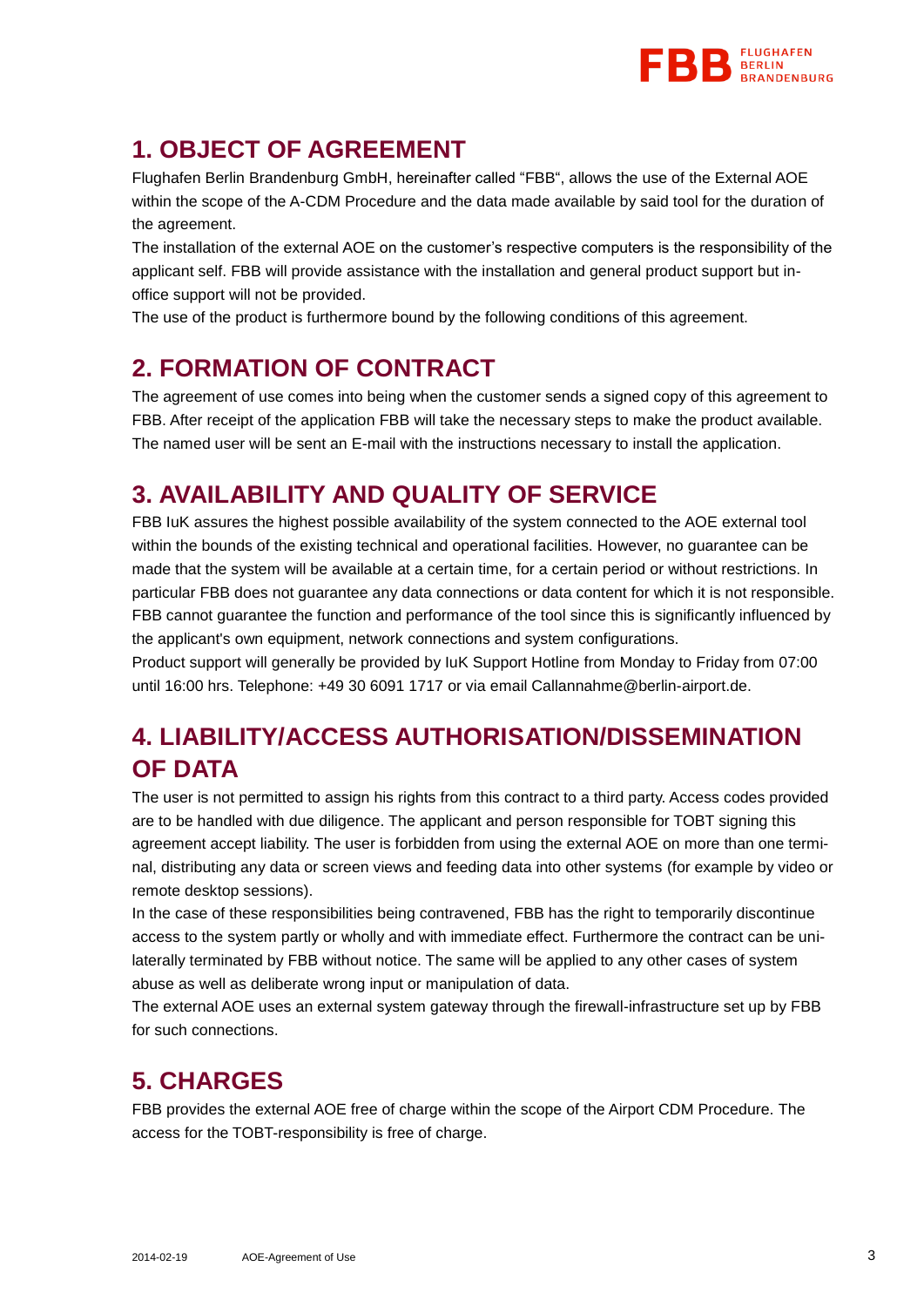

### **6. DURATION OF CONTRACT/TERMINATION**

Written notice of termination is required four weeks prior to the end of the month for both parties and should be directed to the A-CDM Manager whose address can be found on page 1. The applicant is obliged to send a written notice of termination of this agreement, if the necessity for the use of the external AOE is no longer given.